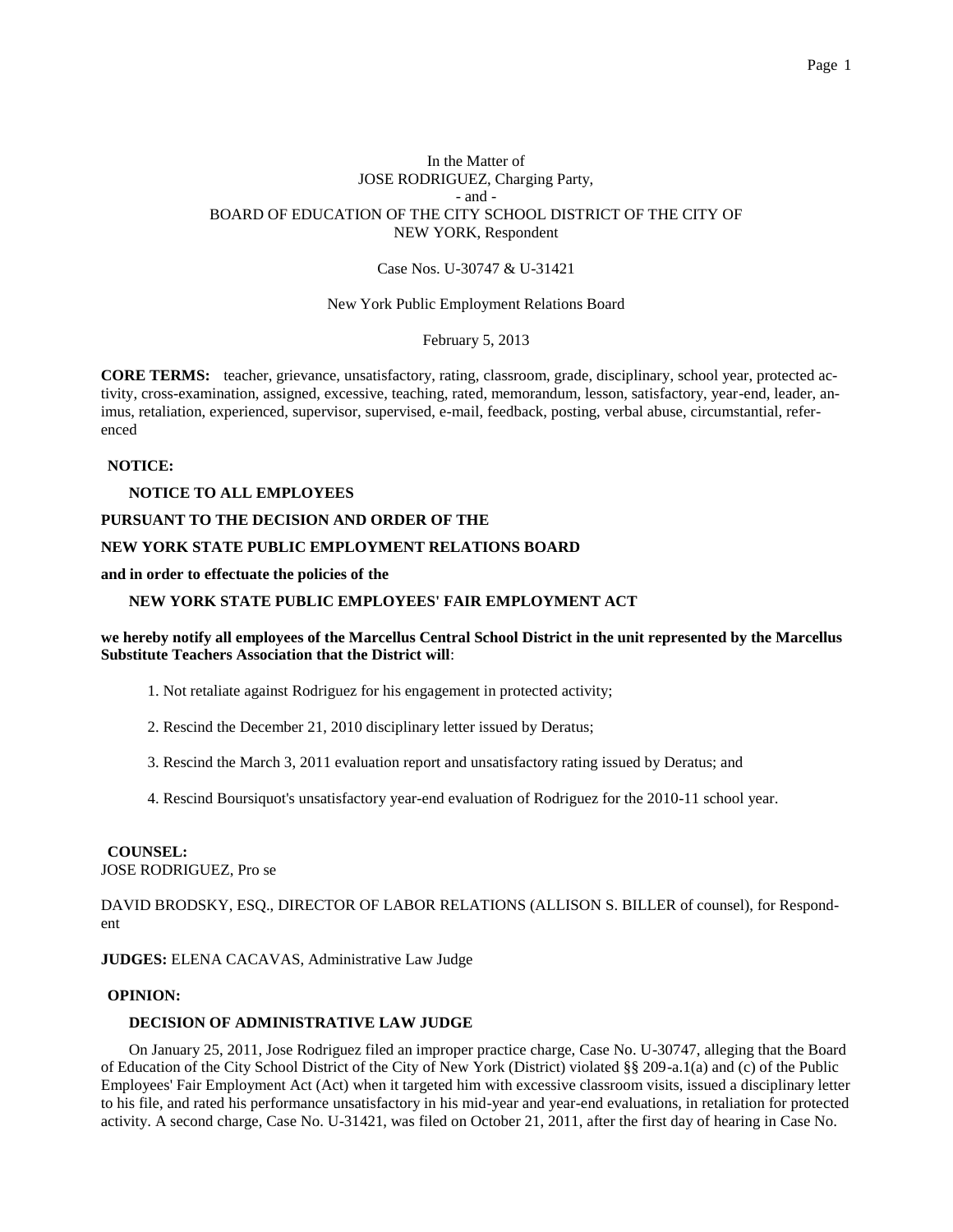U-30747, alleging continued retaliatory behavior. In both actions, the District denied that it violated the Act. A consolidated hearing was held on July 27, 2011 and March 6, 8 and 26, 2012, at which the District was represented and Rodriguez appeared *pro se*. n1 Both parties filed briefs.

### **FACTS**

Rodriguez is a bilingual teacher assigned to elementary school P.S. 173. He has taught for 32 years and had an unblemished record prior to the incidents described in this charge. He previously served as a UFT chapter leader, but had never filed a grievance on his own behalf before the 2010-11 school year.

On April 20, 2010, Rodriguez submitted his preference sheet for the 2010-11 school year, listing grades five, four and three, in that order. The school's only two bilingual classes to be offered that year, however, were second grade and a combined third/fourth grade class. Both of those options were within Rodriguez's appropriate license area.

In June 2010, Rodriguez was notified that he was assigned to the second grade bilingual class. He testified that because his area of "expertise" is grades four to six, he asked for school support and resources to enhance his performance.  $n<sup>2</sup>$  In addition, on September 7, 2010 he filed a grievance based on the assignment.  $n<sup>3</sup>$  At the grievance conference, the principal of P.S. 173, Dawn Boursiquot, explained that there were no bilingual classes available in the grades he requested and offered, as an alternative to his second grade assignment, the third/fourth grade bridge class. Rodriguez declined that offer. The immediate supervisor for the second grade was, and remains, assistant principal Madrid Deratus. Another assistant principal, Kevin Goodman, supervises the third, fourth and fifth grades and also oversees the school's English Language Arts (ELA) program. Boursiqout had been at the school six or seven years at the time of the hearing, and had previously supervised Rodriguez, while Deratus had become assistant principal in September 2010.

Rodriguez claimed that after filing his grievance, which was on the first day of the 2010-11 school year, he was subjected to an excessive number of classroom visits by both Deratus and Goodman, including 58 unannounced "pop-in" visits for the period September through December. The classroom visits began two days after the grievance was filed. While Deratus disputed the number cited by Rodriguez, claiming she visits classrooms on the average of two times per week, Rodriguez's testimony was supported by written notes as to the times and days when the visits occurred. For example, for the period September 13 through September 30, Deratus visited 22 times. On September 20 alone, she visited four times and also called the classroom. From October 8 through October 29, she made 18 visits. Deratus testified that it is part of her job duties to perform "walk-throughs" of classrooms and that the number of visits she made to Rodriguez's classroom was consistent with her visits to other teachers under her supervision.

Also during the early fall, Deratus sent a memorandum to all first and second grade teachers regarding her expectations and requirements, specifically a required posting of the day's format for each classroom. Rodriguez requested a meeting with Deratus to review the memorandum, and that was held. On October 8, 2010, he filed a grievance, alleging that the memorandum required posting lesson plans in the classroom and following a required format for such. At the step one conference, Boursiquot explained that all teachers were similarly subject to the memorandum's requirements and that lesson plans were not required. The grievance was thereafter withdrawn.

Rodriguez claimed that the October 8 grievance was followed by continued visits from Deratus and that it appeared to him that every time he filed a grievance, he was targeted by the administration. Nevertheless, he filed another grievance on November 4, 2010, alleging that a special education position was filled without proper posting.

On November 8, 2010, both Goodman and Deratus visited Rodriguez's classroom, as a result of which two letters were issued to him. The letter from Goodman, dated November 16, 2010, addresses Rodriguez's classroom management, classroom environment and teaching techniques based on Goodman's 45 minute visit. <sup>n4</sup> The letter from Deratus, dated November 17, 2010, addresses concerns apparently raised by Rodriguez about her classroom visits. She advises, "If on any given day I wish to visit your classroom, I may do so without providing you with any explanation." n5

Rodriguez was formally observed on December 16. On December 21, 2010, he received a disciplinary letter. The three and one-half page, single spaced document was signed by Deratus and issued to Rodriguez at a meeting which she and Boursiquot conducted. Boursiquot said the meeting was to address concerns about Rodriguez's aggressive behavior. The letter outlines incidents alleged by Deratus. One incident concerned Rodriguez allegedly banging on her door and asking to see her, causing her to feel "unsafe." She also referenced earlier, undated, incidents of him "loudly ordering his students" and once walking away from his class in a hall to confront an older student who was laughing at him. She charged him with abandoning his class and "getting in the face of another student." She also cited two incidents where Rodriguez was allegedly not properly supervising his class. On one occasion, Rodriguez was reportedly sleeping while his class took a math test and awoke as she walked around the room. On another occasion, one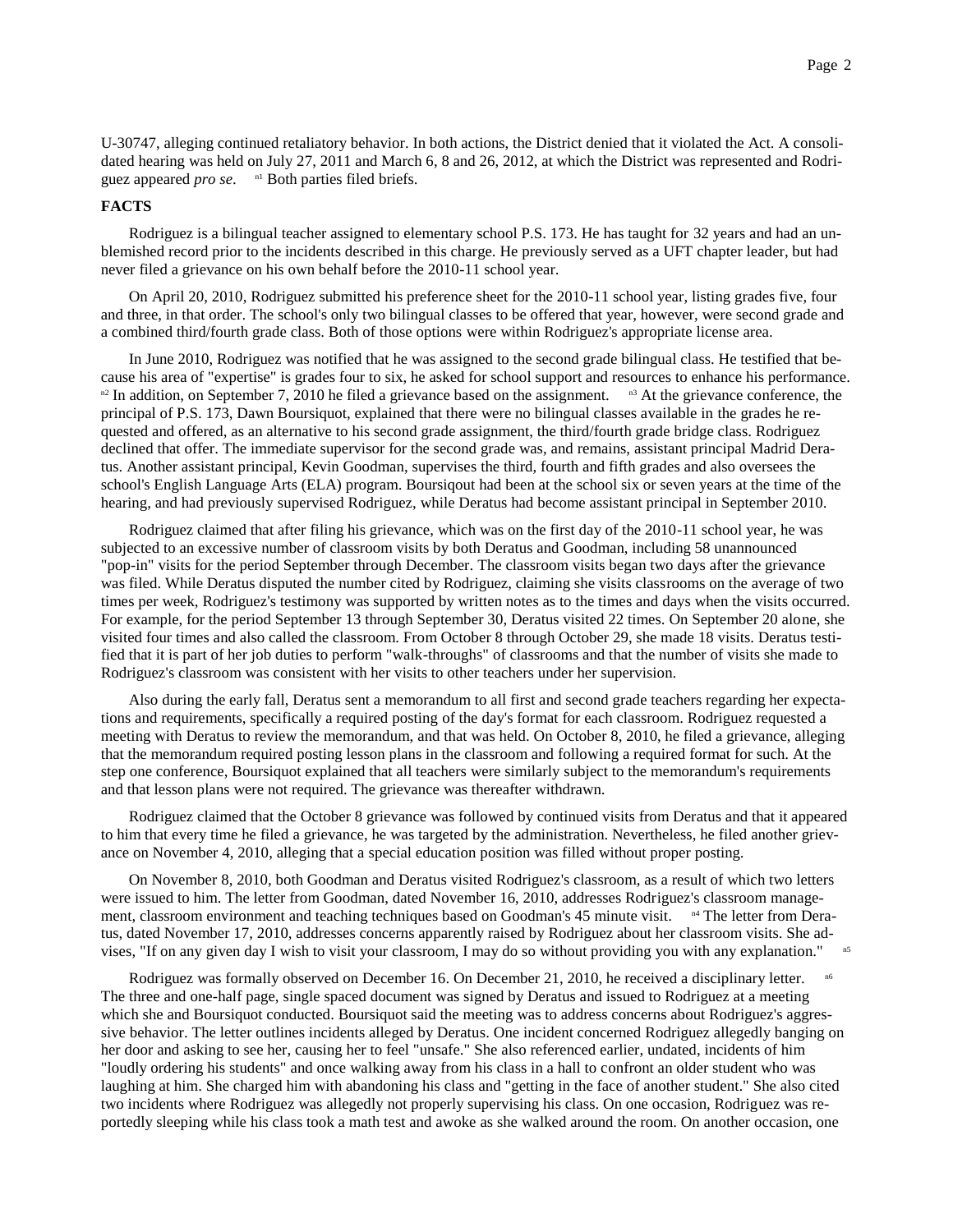month earlier, he had left his class and stood outside the boys' bathroom calling for a student to come out, then returned to his class "minutes later." She charged him with endangering the safety of his students by his brief absence. In the letter, Deratus quotes Rodriguez as saying, "33 years of teaching experience, it is now that I would endanger the students' safety...and now I am jeopardizing their well-being?" He denied that he was sleeping and said he had only closed his eyes while the students were occupied with the test. His momentary absence from the class, he explained, was to check on a student who was too long in the bathroom. In conclusion, Deratus charged him with "sheer negligence" and made numerous references to his jeopardizing students' safety. Deratus also referenced a statement made during an earlier meeting to the effect that he felt harassed and would contact the union. She stated, "Mr. Rodriguez regardless of whatever means you may use as a resort you must be aware that you are to fulfill your professional duties as required." She also warned of an unsatisfactory rating for the school year, which at that point was approximately six months away.

From early January until January 25, there were another ten classroom visits. Similar visits occurred throughout the spring, along with complaints and criticisms about Rodriguez's performance and demeanor as a teacher. On March 8, 2011, Rodriguez received an unsatisfactory rating based on the December 16, 2011 observation by Deratus. The rating was delivered in a six page, single-spaced letter to him.

Rodriguez's second improper practice charge claimed retaliation for an unsatisfactory rating he received for the 2010-11 school year, allegedly in response to both his grievance activity and his initial charge before PERB. That year-end rating was signed by Boursiquot on June 16, 2011 for the period September 7, 2010 to June 30, 2011. In eight of the 23 categories, Boursiquot did not enter any rating;  $n7$  in all others she rated Rodriguez as unsatisfactory. In no category did she rate Rodriguez as satisfactory. She incorporated by reference the March unsatisfactory rating and the December disciplinary letter. According to Rodriguez, throughout the year; he sought assistance to succeed in his assignment and did everything asked of, or suggested to, him even if it required extra hours. Entered into the record is a series of e-mails to Deratus asking for assistance. One, dated May 31, 2011, was sent a few weeks prior to his year-end evaluation. It states:

#### Ms. Deratus

Earlier this year I requested to you via e-mail a demonstration lesson after having received an unsatisfactory rating on my first formal observation. I received a response from Ms. Boursiquot and a letter from Mr. Goodman, which I forwarded to my UFT representatives due to the nature of its content. However I never received from you any response either verbally or in written form. Since observations are coming around again, I am requesting, again from you, a model lesson so as to clear up any deficiencies on my part and better service my students. I am asking this since you are my immediate supervisor, or to Ms. Boursiquot should you decide to bring this matter to her attention. Since I am writing to you, can you kindly respond to me what as to my request?

Rodriguez testified that in more than three decades he never received a negative evaluation, a disciplinary letter, or notice of deficiencies. While he conceded that no administrator at P.S. 173 directly indicated to him concern with, or objection to, his protected activities, he alleged in his second charge with PERB that there exists a pattern of retaliation and union animus.

Rodriguez asserted that he was "set up" to get an unsatisfactory rating. He said that on two occasions he requested demonstration lessons from his immediate supervisor, Deratus, and never received any. He also requested that another supervisor observe and rate him, and Goodman and Deratus were sent. Further, he testified that it is common practice for a teacher rated as unsatisfactory to be observed again, which he requested in June 2011, only to receive no response. Rodriguez acknowledged, however, that literacy and math coaches were assigned to him and model demonstrations were provided, though not by Deratus, as he had requested.

Also testifying on Rodroguez's behalf was chapter leader and P.S. 173 teacher David Brophy. He said that Rodriguez contacted him about the preference grievance and then subsequently reported his concerns about Deratus' visits since the grievance had been filed. Brophy said that Rodriguez claimed the visits distracted his students and him and were negatively affecting his teaching.

Brophy testified that he had received a lot of complaints about Deratus giving out unsatisfactory ratings and frequently visiting classrooms. Teachers reported feeling badgered by her. That notwithstanding, the number of visits to Rodriguez were "huge by comparison," Brophy said. He called them, "ridiculous, excessive to an extreme point."

Brophy maintained that he received from Boursiquot on February 3, 2011, an e-mail criticizing him for filing a grievance and stating that he is always on the "attack." <sup>n10</sup> He said that in a meeting with her which followed, she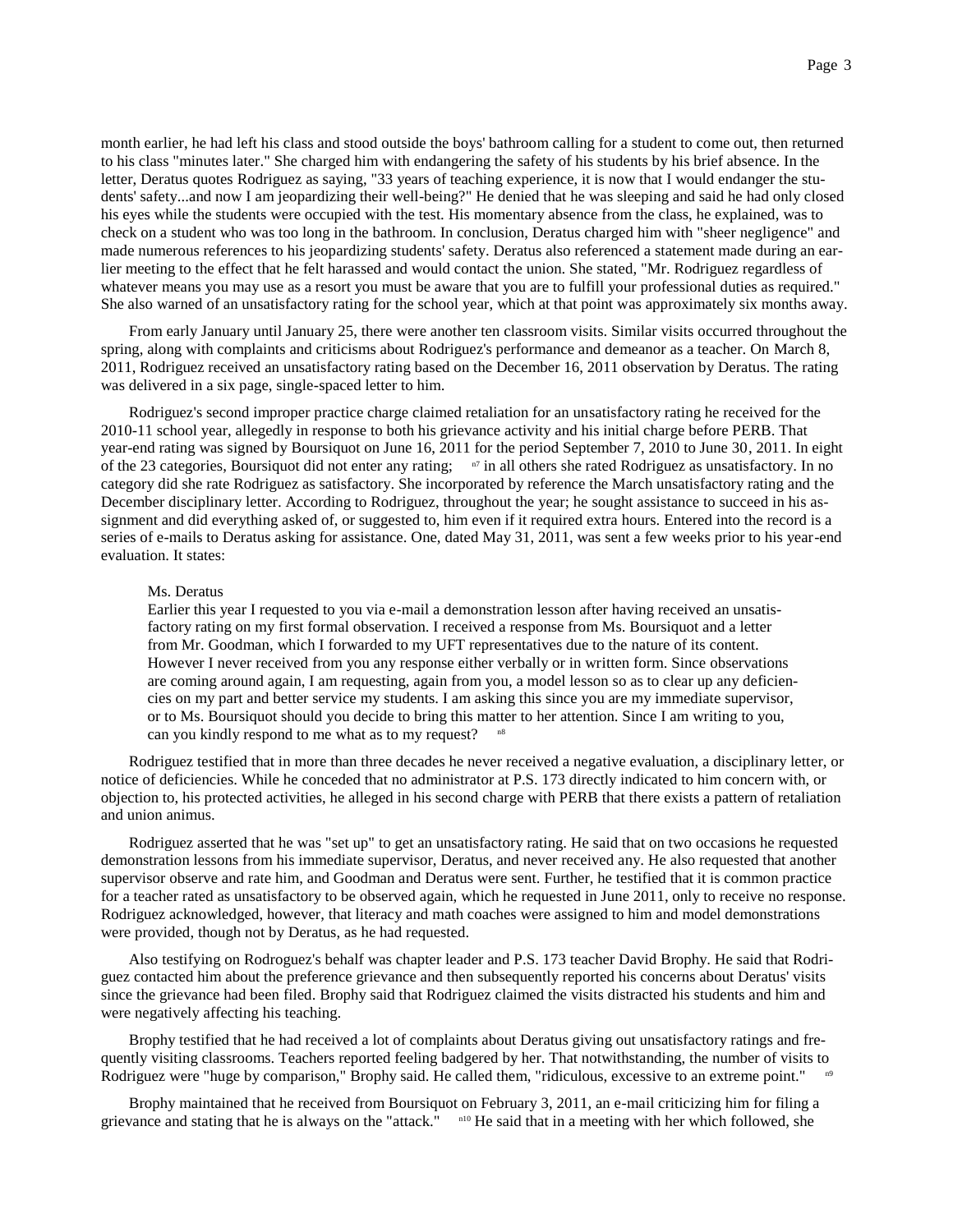again referenced the grievance and expressed frustration over it. He countered that the teachers who received unsatisfactory ratings were upset and she should instead try to provide positive reinforcement. Brophy also testified that during that meeting Boursiquot stated that she assigned those teachers to Deratus because she is tough and she knew Deratus would give them unsatisfactory ratings. No mention was made during that meeting or at any other time of Rodriquez's protected activity. For the 2010-11 school year, Brophy received a satisfactory rating.

On cross-examination, Brophy conceded that the UFT never brought a harassment complaint against any of the administrators, though there is a mechanism for doing so. He also estimated that 50 percent of the teachers assigned to Deratus over three years got unsatisfactory ratings, judging from the number of complaints he received about her. Within the second grade, in the 2010-11 school year, six second grade teachers received unsatisfactory ratings from Deratus, of which Rodriguez was one, and two filed improper practice charges thereon. Some of those teachers who got unsatisfactory ratings, Brophy acknowledged, had not filed grievances prior to receiving the poor rating.

Testifying on behalf of the District, Goodman said that his visits to Rodriguez were routine and that his November 16, 2010 letter to him was intended to provide feedback and expectations. He said Rodriguez was not asked to sign the letter because it was not intended as discipline and was not to be included in his personnel file. Though he acknowledged that the letter was critical, he said it was not a reprimand.

Goodman claimed that Rodriguez's grievance activity had no impact on his classroom visits or the letter he issued to Rodriguez. In fact, Goodman said he was aware of the reorganization grievance, but not of any others thereafter. According to Goodman, it is not uncommon that some teachers are visited more frequently than others and three visits a week is not unusual. He claimed that no teacher, including Rodriguez, had complained to him about excessive visits. He added that 50 visits over the course of a school year is not excessive.  $n_{11}$ 

He offered that at times Rodriguez appeared unwilling to face some of the challenges that he experienced in his new assignment. On cross-examination, he said he tried to provide feedback to correct deficiencies, but Rodriguez "reached out to the District union representative which brought our effort more or less to support you to a screeching halt." <sup>n12</sup> Although Goodman could recall very few specifics of his involvement and communications with Rodriguez, he did generally refer to an e-mail to Rodriguez which he said "prompted the intervention of the District UFT representative which then prompted some other issues." <sup>n13</sup> He added that after the union became involved, communications between Rodriguez and the administration were "a challenge" because "it demonstrated that [Rodriguez was] not understanding the deficiencies we observed on a regular basis in [this class... He was] struggling to teach effectively." n<sup>14</sup> Goodman said he discussed that with Boursiquot and Deratus, but could not recall if he and the other administrators together ever discussed it with Rodriguez. He was unable to state, in response to a question, whether the deficiencies were across the board with all core subjects or isolated to one area.

Regarding the effectiveness of Rodriguez's teaching, Goodman stated that student growth was "limited to nonexistent," during the course of the school year. n16 However, Goodman conceded that the entire class was promoted, adding, "We [do not] hold students responsible for the inadequacy of the instruction they receive." <sup>n17</sup>

Goodman also disputed that Rodriguez had complained about certain troublesome students in the classroom during the course of the year. In fact, he claimed to have no awareness of behavioral problems allegedly brought to the attention of administration. He also said he was not aware of Rodriguez's request for another person to observe him besides Goodman or Deratus. He did concede, however, that usually there is a pre-observation conference to discuss the teaching plans for the day and the unit of study, but could not recall if he participated in one with Rodriguez. He also said that he recalled saying he would revisit Rodriguez after he was identified as a teacher in need, but failed to do so. Goodman could not recall Rodriquez ever requesting assistance, but did recall that literacy and math coaches had been assigned to him, as is customary for teachers new to a grade or those identified as being in need of assistance. Entered into evidence is a March 21, 2011 memorandum from Boursiquot to Deratus, copied to Goodman, noting a request by Rodriguez for a "demo" lesson to improve his ELA instruction. n18 Goodman said that he advised Boursiquot that time should be provided to help Rodriquez improve his classroom physical environment to make it more conducive to learning.

Goodman acknowledged that Rodriguez was experienced in teaching fifth and sixth grade, and that 2010-11 was his first assignment to a second grade class. He also acknowledged that he had no awareness, having previously supervised Rodriguez indirectly, of any prior unsatisfactory ratings or disciplinary issues. Goodman added, however, that November 2010 was the first time he had observed Rodriguez as a classroom teacher, as opposed to being in a push-in/push-out role. n19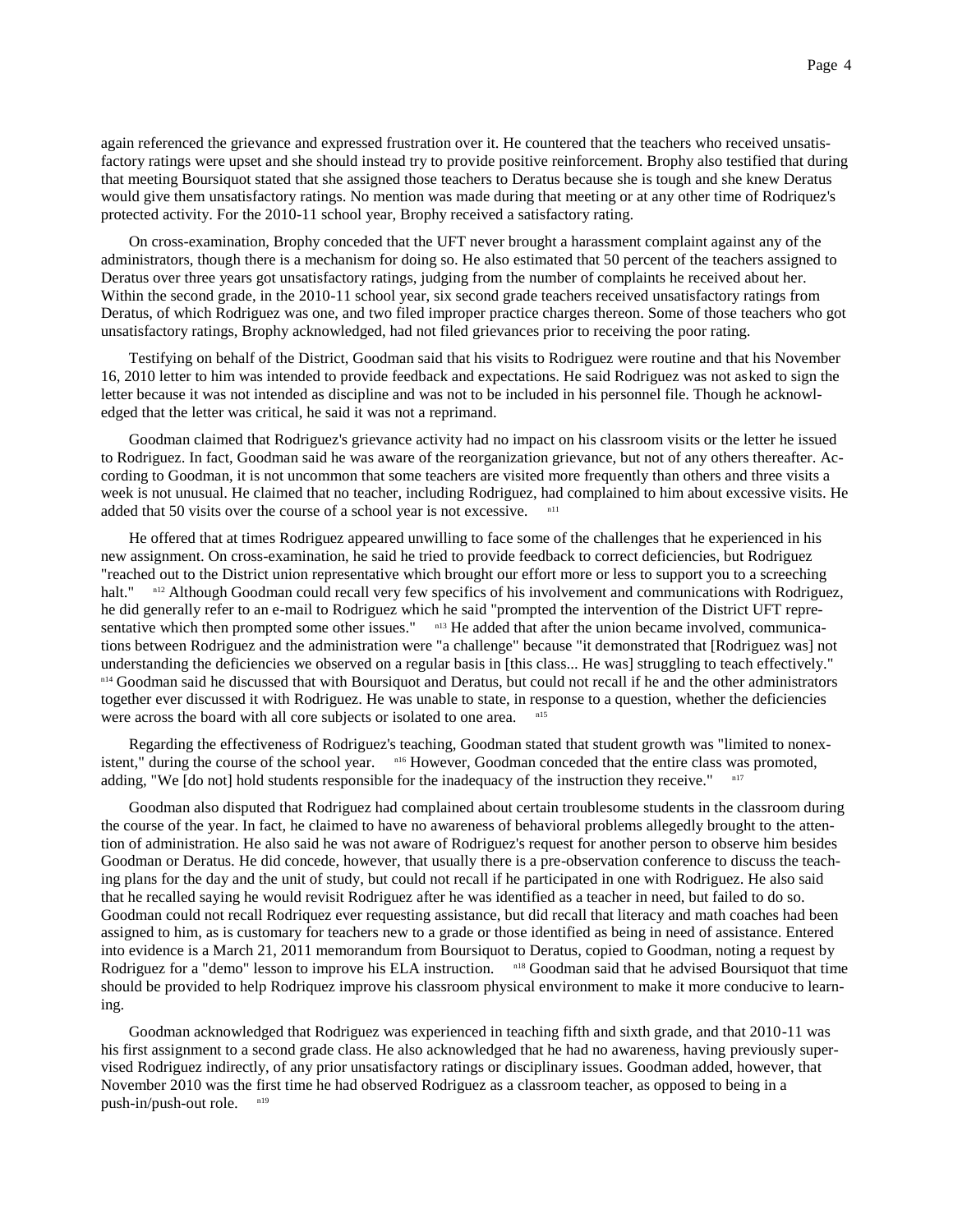For her testimony, Boursiquot disputed the claim that Rodriguez had students with learning disabilities or behavioral issues. n<sup>20</sup> All were Spanish learners and some were new arrivals to the United States, however. One child did possess a box cutter, but Boursiquot said it was closed and the student did not even understand what it was. She maintained, on cross-examination, that she did not view the incident as "a major problem" or believe that the student had disciplinary problems. She said she was not sure if the student had been suspended a number of times, but when questioned further, recalled that he at least had been temporarily transferred to another class in response to complaints Rodriguez made about managing his behavior. In the class to which he was transferred, which had a special education teacher and a general education teacher, it took some time to acclimate the child, she acknowledged, though she could not recall how long the student was there or whether he eventually was transferred to another school.

Prior to 2010-11, Boursiquot had supervised Rodriguez when he was a push-in/ push-out teacher and had rated him as satisfactory. The nature of that instruction, she claimed, is very different from a classroom teacher. She had also, however, supervised him as a classroom teacher and rated his performance as satisfactory. She said that when Rodriquez was assigned to teach second grade as a classroom teacher, he was provided not only literacy and math coaches, but model lessons and outside consultants, as well as the opportunity for outside professional development. This was customary for teachers changing assignments and was not specific to him. His unsatisfactory rating in 2010-11 was based, according to Boursiquot, on his instruction and letters to the file, which, she added, indicate that a "U rating" could follow. The grievances had no impact on her actions toward Rodriguez, she claimed.

Boursiquot denied stating to Brophy that she assigned Rodriguez to Deratus in order to have him fail. She said that Rodriguez was assigned to a grade, which Deratus happened to be supervising. There were few options available and when she offered Rodriguez an assignment that would have been supervised by Goodman, he declined. She also denied union animus. Entered into the record, however, was an e-mail she sent to Brophy regarding a job posting grievance he filed. She wrote:

Rather than check back with me, you left a grievance with my secretary... It appears that you are unwilling to talk to me about issues before grievances are filed. This approach does not seem to be very productive and professional. I do not believe that we should be adversaries, but you are constantly on the "attack." ... The posting is up and I would have put it up without your grievance.  $n^{21}$ 

With respect to the excessive visits charged by Rodriguez, Boursiquot said that it is the duty and goal of assistant principals to observe teachers on a daily basis. She did not recall Rodriguez discussing with her the frequency of Deratus' visits.

Boursiquot noted that Rodriguez was not disciplined when he refused to sign and return the December 21, 2010 disciplinary letter he received. She said that employees normally have 48 hours to do so, but Rodriguez had exceeded that and she had to ask Brophy, who had accompanied Rodriguez to the conference, to have Rodriguez sign and return the document.

She also addressed the items raised in the disciplinary letter of December 21, 2010. She said she had received complaints of yelling coming from Rodriguez's classroom and also had heard it herself. She added that contractors had complained about Rodriguez speaking loudly; she further referenced the incident in the hall outside of the lunchroom. On cross-examination, however, she acknowledged that she had never received such complaints regarding Rodriguez before the 2010-11 school year and had never, prior to December 2010, criticized him for yelling. She also acknowledged that while other teachers have been spoken to for raising their voices, none has ever been disciplined for it, but added that Rodriguez was because he did not stop. She believed he had been verbally warned by his supervisors prior to the write-up.

When questioned on cross-examination with respect to the claim that Rodriguez abandoned his class when he went to speak to a student who was laughing at him, or teasing another student,  $n^{22}$  Boursiquot said that it is "absolutely appropriate" for a teacher to address a student who is teasing another, adding that she "would hope" that would be done. n<sup>23</sup> She later qualified her response, explaining she would not expect a teacher to abandon his class to accomplish that. She also noted that the disciplinary letter says the other student was laughing at Rodriguez, not another student.

On cross-examination, Rodriguez questioned why, if these alleged incidents were of such concern to the administration, they were not reported on a computerized District-wide database which requires reports of conduct that is abusive or endangering the safety of another. Boursiquot said that the charge of abandoning the class was not reported since kids were not in danger because Deratus was covering the class for Rodriguez. Nevertheless, the disciplinary letter's referenced Rodriguez "endangering the well-being of students." <sup>n24</sup> The disciplinary letter sufficiently memorialized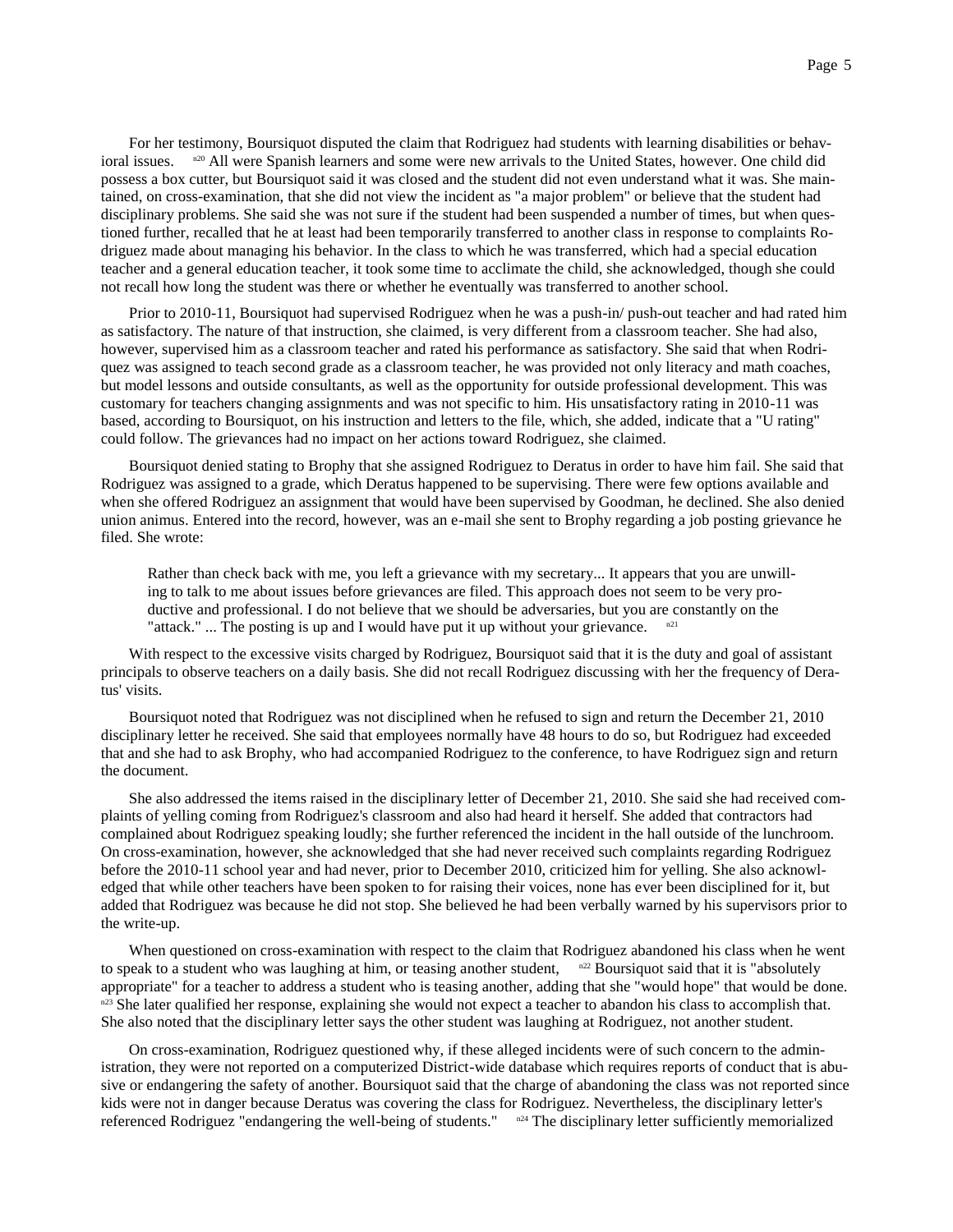the incident, she added. She also stated that "minor incidents" do not have to be reported. Introduced into evidence is a memorandum from District Chancellor Joel Klein on school safety. <sup>n25</sup> It states, in pertinent part:

It's essential that schools report all infractions -- from the most minor to the most serious. We, as a system, cannot tolerate schools' failure to report incidents. We need to know which schools are keeping students and educators safe...."

Also introduced is a chancellor's regulation prohibiting verbal abuse of students, which includes "language that tends to cause fear or physical or mental distress" or "that tends to belittle or subject students to ridicule." <sup>n26</sup> It warns that student behavior must never be punished by verbal abuse and specifically proscribes verbal abuse of students by District employees. It directs that all allegations of verbal abuse of students must be immediately reported to designated online reporting systems.  $n^{27}$ 

The disciplinary letter also accused Rodriguez of sleeping in class, which he denied. Although Deratus was quoted as saying that Rodriguez admitted to dozing off, she said on cross-examination that he did not make such an admission. Regarding the allegation of Rodriguez raising his voice, Boursiquot admitted on cross-examination that teachers or supervisors outside the lunchroom, which has the noise of dozens of children talking, may have to raise their voices to get the attention of the students.

Cross-examination also delved into the administration's failure to comply with guidelines for evaluations and observations in a document issued by the District in conjunction with the UFT, entitled "Teaching for the 21st Century." n<sup>28</sup> The document provides a model for performance reviews which requires that the school principal make a formal observation of a teacher in danger of receiving an unsatisfactory rating. Boursiquot never did. Also, where a teacher gets an unsatisfactory rating on the first observation of the school year, the teacher is to get a second formal observation later in the year to be able to show improvement. That too was not afforded to Rodriguez. Although Boursiquot said that she is not versed in the requirements of the document and attributed Rodriguez's treatment to oversight, she acknowledged that other teachers who were at risk for an unsatisfactory rating for the year did get a second observation. She added, however, that in those cases the unsatisfactory rating was based solely on instruction, whereas Rodriguez's rating was based on instruction as well as the other cited incidents. An unsatisfactory rating, for any reason, is not appealable under the Agreement.

The District's third witness was Deratus. Deratus has served as assistant principal for four years and in 2010-11 supervised 12 teachers in grades one and two, as well as the English as a Second Language (ESL) program for all grades. Prior to the 2010-11 school year, she had little exposure to Rodriguez. She reports to Boursiquot.

Deratus adamantly disputed Rodriquez' claimed frequency of visits, stating it is very hard to be in every classroom each day, much less multiple times in a given day. Visits of three times a day, she said, would be limited to teachers against whom there are specific complaints and would be very rare.

In contradiction of Rodriguez's claim that he had troubled students, Deratus called his students capable learners who had the benefit of prior learning experience.  $n^{29}$  Within a matter of weeks, however, she felt they were not progressing and were not engaged in the classroom. She said that as the year progressed, there was no indication that the students were receiving adequate instruction to move to the third grade, acknowledging, however, on cross-examination, that all were promoted at year's end. She further asserted that no student had learning or behavioral problems and that the one student who was removed from the classroom experienced no issues upon reassignment to another teacher.

Deratus stood by her letter to Rodriguez and its documentation of a number of issues, and challenged Rodriguez's testimony relating to each incident noted therein. She disputed, for example, that he was in the immediate vicinity of the cafeteria when he raised his voice to a student, but later acknowledged that he was by the exit door. She also said she observed Rodriguez sleeping, but used the term "dozing off" interchangeably, noting his eyes were closed and his hand was under his chin. She acknowledged during cross-examination, however, that Rodriguez did not admit to sleeping; rather, he said his eyes were closed while students took a test. Deratus stated that Boursiquot had no input into the disciplinary letter.

Although Deratus agreed on cross-examination that with progressive discipline a verbal warning usually precedes a write-up, she admitted that such was not provided to Rodriguez. She also acknowledged that he was not given a second observation, because she felt that he had gotten a lot of support and feedback and another observation would have been fruitless. During her weekly walk-through of Rodriguez's classroom, she would have noted improvement, she asserted.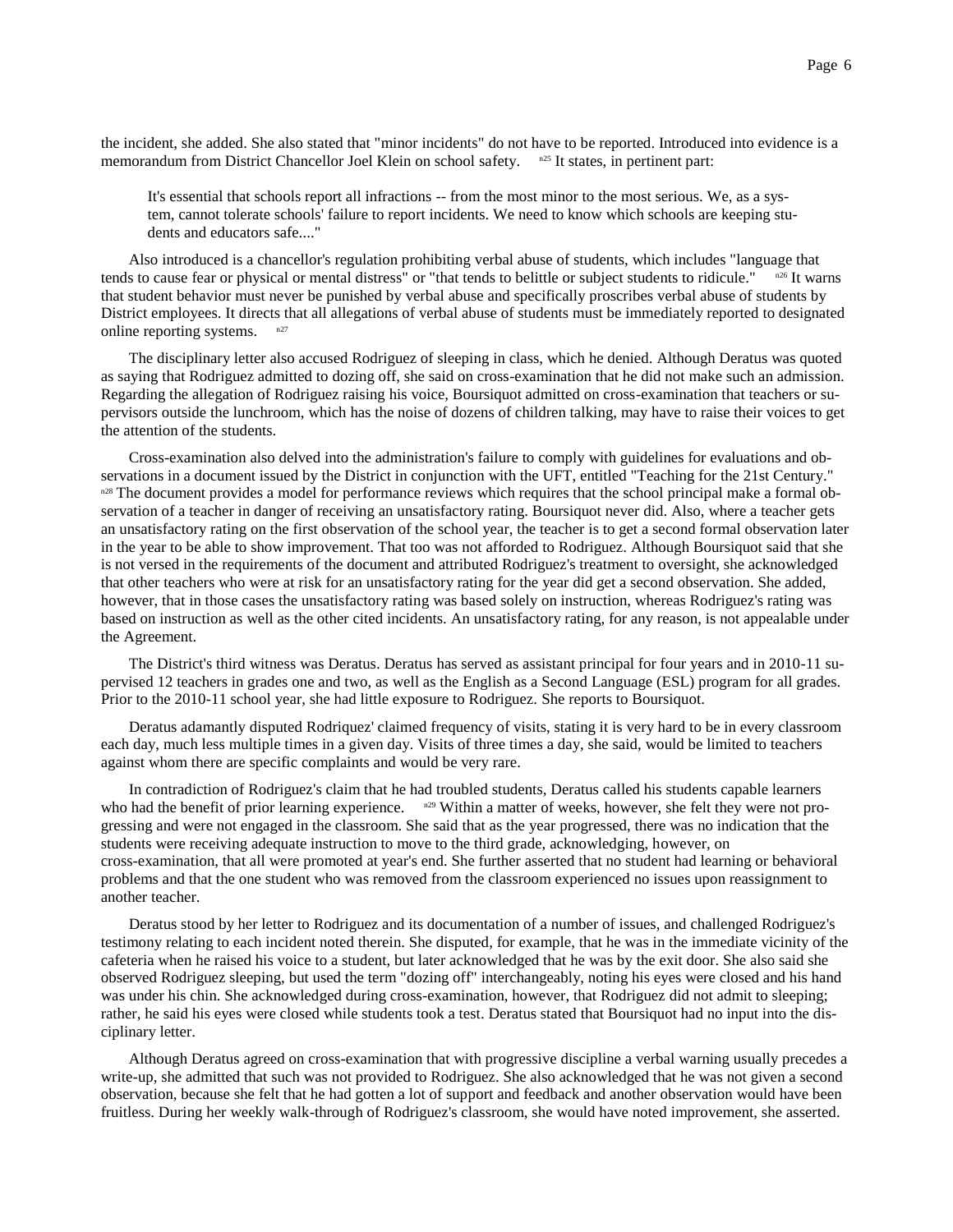## **DISCUSSION**

In order to show retaliation under subsections (a) and (c) of § 209-a.1 of the Act, a charging party must prove, by a preponderance of the evidence, that the affected person was engaged in protected activity under the Act, that such activity was known to the person who effectuated the adverse action, and that the action complained of would not have been taken "but for" the protected activity.  $n_{30}$  That third element, requiring a showing of unlawful motivation, can be proven through direct evidence, such as oral statements or documents, or through circumstantial evidence. n<sup>31</sup> Circumstantial evidence may include disparity of treatment, the timing and context of the employment action, or a pretextual rationale for adverse actions taken.  $n^{32}$  Regardless of its form, circumstantial evidence must be sufficient to give rise to an inference that unlawfully motivated interference or discrimination was a factor in the employer's conduct. If the respondent establishes a legitimate, non-discriminatory reason, the burden then shifts back to the charging party to prove that to be pretextual.

Rodriguez's engagement in protected activity is not at issue. "Protected activity" is that identified by the Act as activity in pursuit of protected rights. The grievances which Rodriguez filed on September 7, October 8, and November 4, 2010 clearly fall into this category, as does his referral of issues to the union and his having Brophy, as chapter leader, interface with administration on his behalf. In finding that his protected activity commenced on September 7, however, I must reject any claim that his assignment to a second grade bilingual class for the 2010-11 school year was in any way violative of his rights under the Act. The assignment which was made in the late spring of 2010 was well before his protected activity commenced. As such, the statement alleged to have been made by Boursiquot, that she assigned Rodriguez to Deratus knowing that she would rate him unsatisfactorily, has no bearing on the retaliation analysis. n34

What are within the scope of potential retaliatory action are the excessive classroom visits, the two letters in November 2010, the disciplinary letter of December 21, his unsatisfactory performance rating in March 2011, and his unsatisfactory rating for the 2010-11 school year.

Pursuant to the second prong of the *City of Salamanca* test, I must next consider whether the person or persons responsible for the adverse actions had knowledge of Rodriguez's protected activity. The record establishes that Goodman knew of at least the first grievance, as well as Rodriguez's involving the union in his dealings with the administration as of December 2010. Goodman's knowledge is relevant since he participated in the frequent classroom visits as the supervisor of the ESL program and his November 8 visit resulted in the November 16, 2010 letter he authored.

The record also establishes that Boursiquot clearly knew of Rodriguez's grievance activity. Her knowledge is relevant since she participated in the discipline meeting of November 29, 2012 and was the supervisor responsible for the year-end unsatisfactory evaluation.

Deratus claimed she did not know of Rodriguez's grievance activity. Although I do not find her testimony to be credible, based on her demeanor, her reluctance to answer questions directly, and inconsistencies, Rodriguez failed to introduce into the record any evidence, direct or circumstantial, to establish that she did indeed have knowledge. That notwithstanding, she did know that Rodriguez said he was contacting the UFT and would file a charge against her for harassment. In fact, she specifically noted that in the disciplinary letter which she issued on December 21, 2010.

The last prong of the standard of proof looks to the nexus between the protected activity and the adverse action taken. Where the first two elements of the *City of Salamanca* test have been met, as is the case here, the analysis then considers whether the action resulted from the employee's involvement in protected activity. Essentially, Rodriquez must establish that "but for" his grievances and enlistment of a union representative he would not have been the subject of such frequent visits, negative documentation, a disciplinary letter and two unsatisfactory evaluations.

The record in this case establishes animus both circumstantially and through direct statements evidencing Goodman's and Boursiquot's displeasure with Rodriquez's protected activity. Goodman, despite often being evasive and not credible, admitted on cross-examination his belief that any efforts by the District to help Rodriquez were brought to a "screeching halt" when the UFT was brought in. In this regard, he referred to the period approximately six weeks after his November 16, 2010 letter to Rodriguez, at which time Goodman sent Rodriguez an e-mail with further feedback on his teaching. He specifically noted the intervention of the UFT representative on Rodriguez's behalf, adding that once the union became involved communications were challenged.

While Goodman's comments were made after his letter of November 16, 2010, they evidence animus which is significant in evaluating other direct and circumstantial proof in this case. As for Goodman's letter, however, I do not find that Rodriguez has established that "but for" his protected activity prior to November 16, 2010, namely his first grievance, that letter would not have been issued. This was still quite early in the school year and was feedback, not intended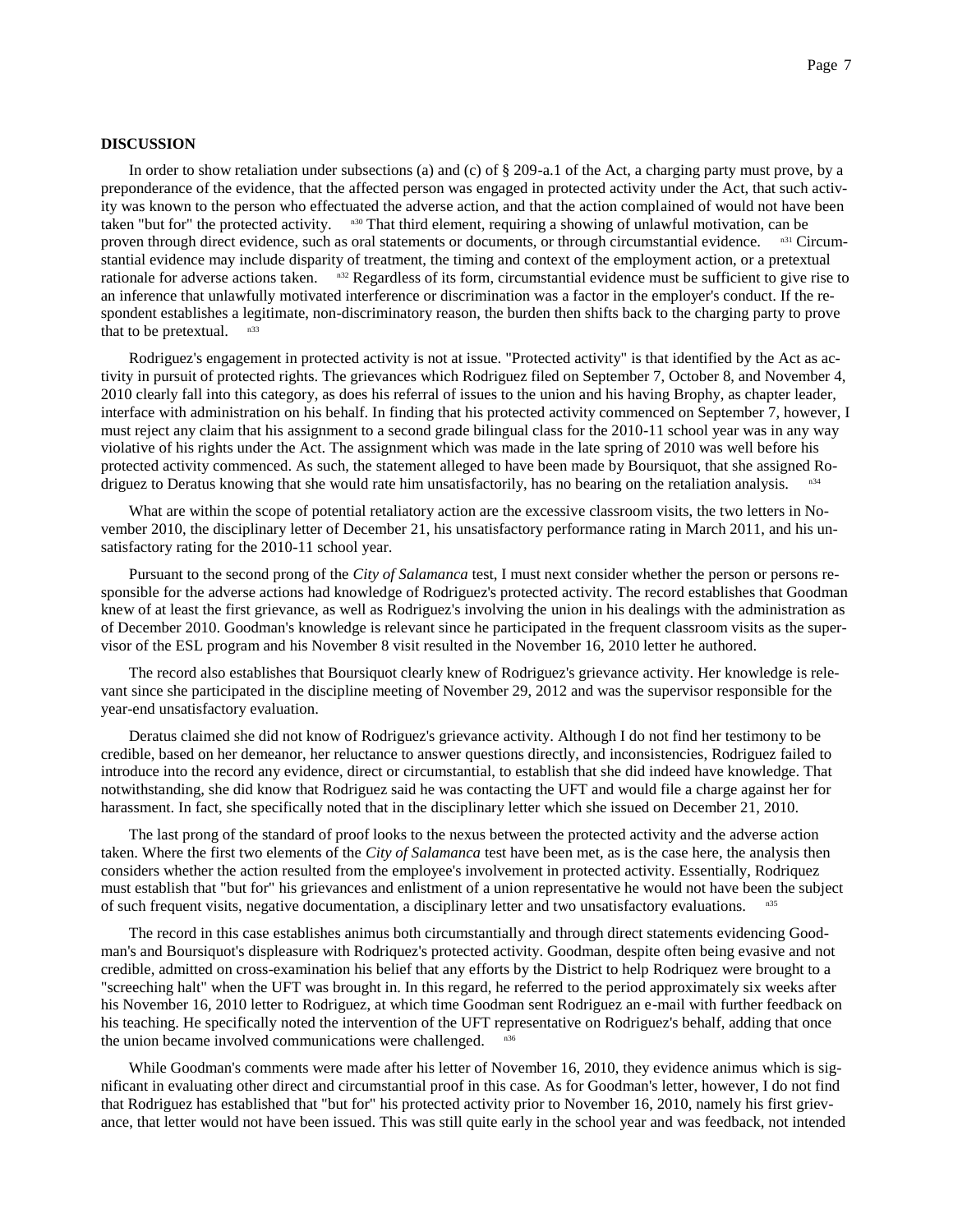as discipline or for the file, on a teacher in a new grade and classroom setting. While it is critical of Rodriguez's teaching and classroom management, there is insufficient evidence to establish that it was motivated by animus or to rebut Goodman's claims that it was issued for the legitimate business purpose of providing feedback to help a teacher improve in a new assignment.

Goodman's testimony as to his on-going involvement with Rodriguez after the November 16, 2010 letter, however, evidences extreme impatience with Rodriguez's use of the UFT to defend himself against what he and his chapter leader viewed as an attack by the administration. Although Goodman participated in visits to Rodriguez's classroom at this time, he was not responsible for a formal observation, evaluation or discipline of Rodriguez. His testimony, however, is relevant in evaluating the circumstantial proof, including the air of animus that existed in the school among administrators as the year progressed.

With respect to Boursiquot, her disdain for Brophy's grievance activity is evidenced by her response to the posting grievance in early February 2011. Rodriguez also testified that in a heated meeting with Boursiquot on November 4, she engaged in discussion about his grievance and asserted that it was not winnable.

In addition to the foregoing, and with respect to the actions of both Boursiquot and Deratus, other circumstantial evidence supports Rodriguez's assertion of retaliation. While the Board has instructed that timing alone is not sufficient to satisfy the nexus requirement, it has also acknowledged that timing and context may be sufficient to establish an inference of improper motivation which would shift the burden of persuasion to the respondent to demonstrate the legitimacy of its action.  $n_{37}$  In the instant case, the record establishes a spotless employment record over a 32-year career with the same employer. And, during some of those years, Boursiquot was the supervisor who rated Rodriquez as a satisfactory employee. It was in the wake of Rodriguez's grievance activity and the involvement of an aggressive chapter leader that dissatisfaction with his performance was noted and rose to the level that he received a disciplinary letter and was labeled unsatisfactory in his performance. In fact, the classroom visits began very soon after a grievance was filed and escalated as the year progressed. While Rodriguez said he had filed grievances previously on behalf of others as a chapter leader, he had never filed one, much less multiple grievances, on his own behalf. Nor had he before enlisted the aid of a UFT representative to challenge the administration.

I am also influenced by the frequency and nature of the visits paid to Rodriguez. Despite claims to the contrary by Deratus, I credit Rodriguez's and Brophy's testimony as to excessive visits. Whereas Goodman claimed that 50 or more visits over the course of a school year is not excessive, Rodriguez experienced 50 or more visits in a three month period. In January alone, Goodman made ten visits in a three-week period. Never in 32 years had Rodriguez experienced such frequency. Circumstantial evidence may also include disparity of treatment. The District did not effectively dispute Rodriguez's and Brophy's claim that Rodriguez was visited far more than any other teacher.

Finding that Rodriguez proved his *prima facie* case, I must now consider whether the District effectively established that it acted for legitimate business reasons. I find that it did not. The District witnesses were not consistent or credible in their claims that Rodriguez was suddenly engaging in inappropriate, threatening, dangerous, and/or negligent conduct. I also do not credit Deratus' testimony as to the various incidents which were documented. As to all of those, which formed, in part, the basis for both the disciplinary letter and the unsatisfactory evaluations of Rodriguez, no action was taken beyond the school level. While, on the one hand, Deratus and Boursiquot asserted that his conduct inspired fear and/or endangered the welfare of his students, on the other hand they ignored guidelines and regulations which, on their face, require reporting of actions having exactly that effect. n38 Specifically, Deratus said Rodriguez was verbally abusive and threatening to students, yet no report was made pursuant to Chancellor's Regulation A-421 which prohibits the use of verbal abuse toward students and requires reporting of all such incidents.  $n_{39}$  Similarly, the school's failure to report actions which it considered serious, such as Deratus feeling threatened by Rodriguez or believing that the children were endangered, runs afoul of the directive of then-Chancellor Joel Klein. In fact, Klein's memorandum underscores the importance of reporting even minor infractions.

The District's criticism of Rodriguez's pedagogy is also suspect. Though Goodman, Deratus and Boursequot all claimed that his teaching was subpar and his students made no progress and actually regressed, the students were all advanced to the next grade at the completion of the school year. Goodman's response that students cannot be penalized for the failings of a teacher, and its implication that unqualified children were passed onto the next grade wholesale without being academically prepared for that, is at best suspect. That, combined with his failure to follow up with observations, and his defensive and inconsistent testimony, serve to discredit him.

It is also troubling that procedures in place for teachers who were evaluated as unsatisfactory during the school year were not followed for Rodriguez. That included something as critical as a follow-up formal observation prior to the is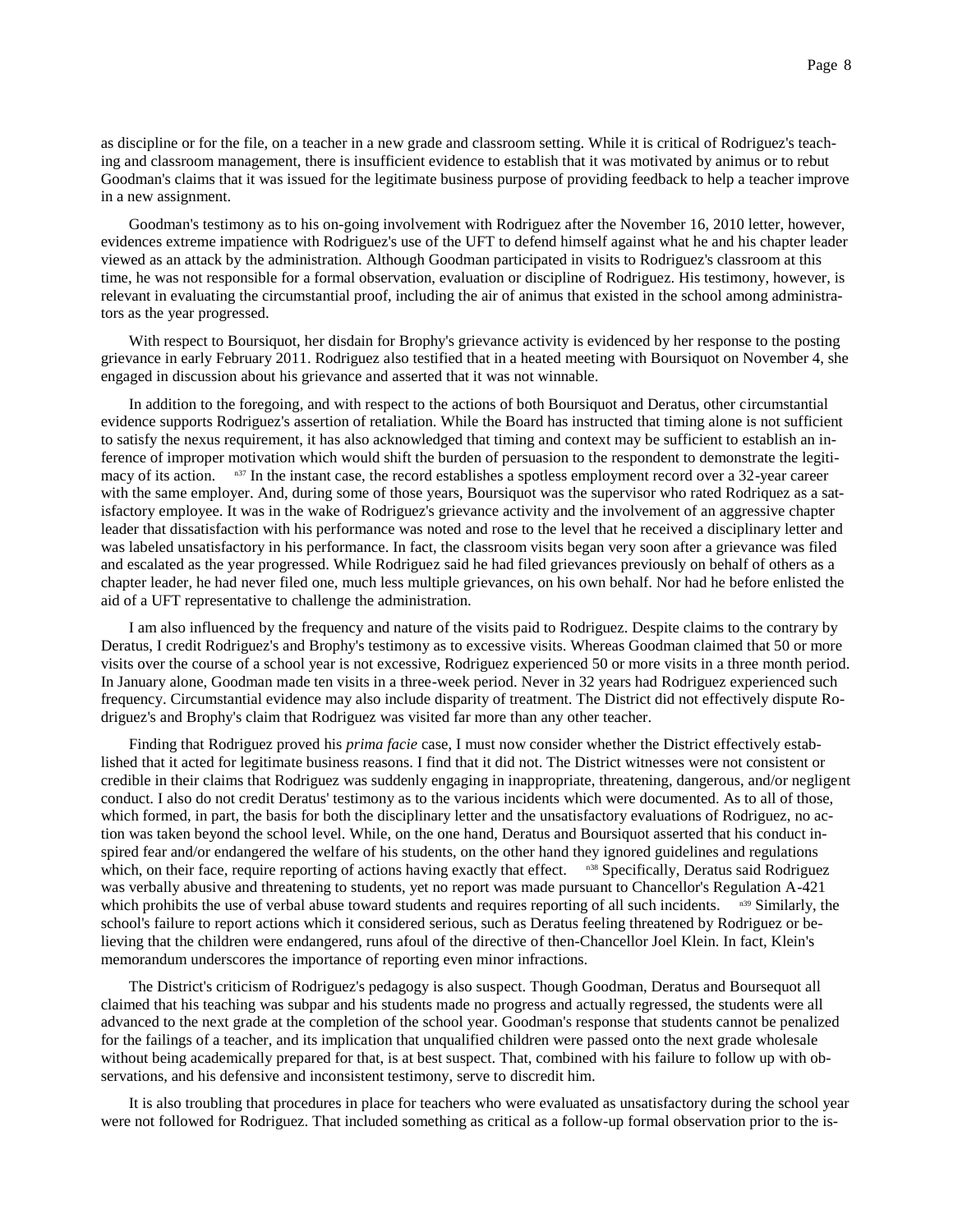suance of a year-end rating. Deratus' response that a second formal observation would have been fruitless and she would have noticed improvement during her walk-through visits does not effectively refute the negative implications raised by Rodriguez's proof.

The legitimate business defense is also undermined by Boursiquot's year-end evaluation. While many categories are marked as unsatisfactory, several are not marked at all and in no category is Rodriguez rated as satisfactory. This stands in sharp contrast to 32 years of satisfactory ratings. In addition, despite allegedly serious and broad concerns about Rodriguez's performance, the evaluation contained no written comments and merely incorporated the December 21, 2010 disciplinary letter and the March 8, 2011 observation report.

Regarding Deratus, I am mindful that she rated a number of teachers under her charge as unsatisfactory. As to those persons, I have no knowledge of their circumstances or skills. The fact of those other ratings, while noted, is overshadowed by the evidence in this record as to her treatment of Rodriguez. Based on her demeanor, her reluctance to answer, and her inconsistent testimony, I do not credit her account of the incidents underlying the disciplinary letter of December 21, 2010 or the unsatisfactory rating delivered in March 2011. The fact that he was not again formally observed and evaluated for the rest of the year, combined with the promotion of his students, further undermines the District's defense.

On the basis of the foregoing, I find that the District's reasons for its actions toward Rodriguez were not based on legitimate business concerns; rather, they were motivated by animus and "but for" his protected activity, would not have occurred.

For the reasons set forth herein, I find that the District violated §§ 209-a.1(a) and (c) of the Act by its excessive visits to Rodriguez's classroom, its issuance of the December 21, 2010 disciplinary letter, its March 3, 2011 unsatisfactory rating of his performance, and its unsatisfactory rating of him for the 2010-11 year. Therefore, the District is hereby ordered to forthwith:

- 1. Cease retaliating against Rodriguez for his engagement in protected activity;
- 2. Rescind the December 21, 2010 disciplinary letter issued by Deratus;
- 3. Rescind the March 3, 2011 evaluation report and unsatisfactory rating issued by Deratus; and
- 4. Rescind Boursiquot's unsatisfactory year-end evaluation of Rodriguez for the 2010-11 school year.

5. Sign and post notice in the form attached, at all locations ordinarily used to communicate in writing and electronically with unit employees.

Dated at Buffalo, New York this 5th day of February, 2013

# **FOOTNOTES:**

n1 Rodriguez was assisted in presenting his case by chapter leader David Brophy; Brophy was not acting on behalf of the United Federation of Teachers (UFT), however, which is the bargaining agent for the unit Rodriguez is in.

n2 Previously, Rodriguez taught second graders only as a "pull out" program and not on a daily basis.

n3 The grievance was subsequently withdrawn prior to a hearing. As to this withdrawal and others, there is no evidence that they were other than voluntary.

n4 Administrative Law Judge's (ALJ's) Exhibit 1(D).

n5 Charging Party's Exhibit 1.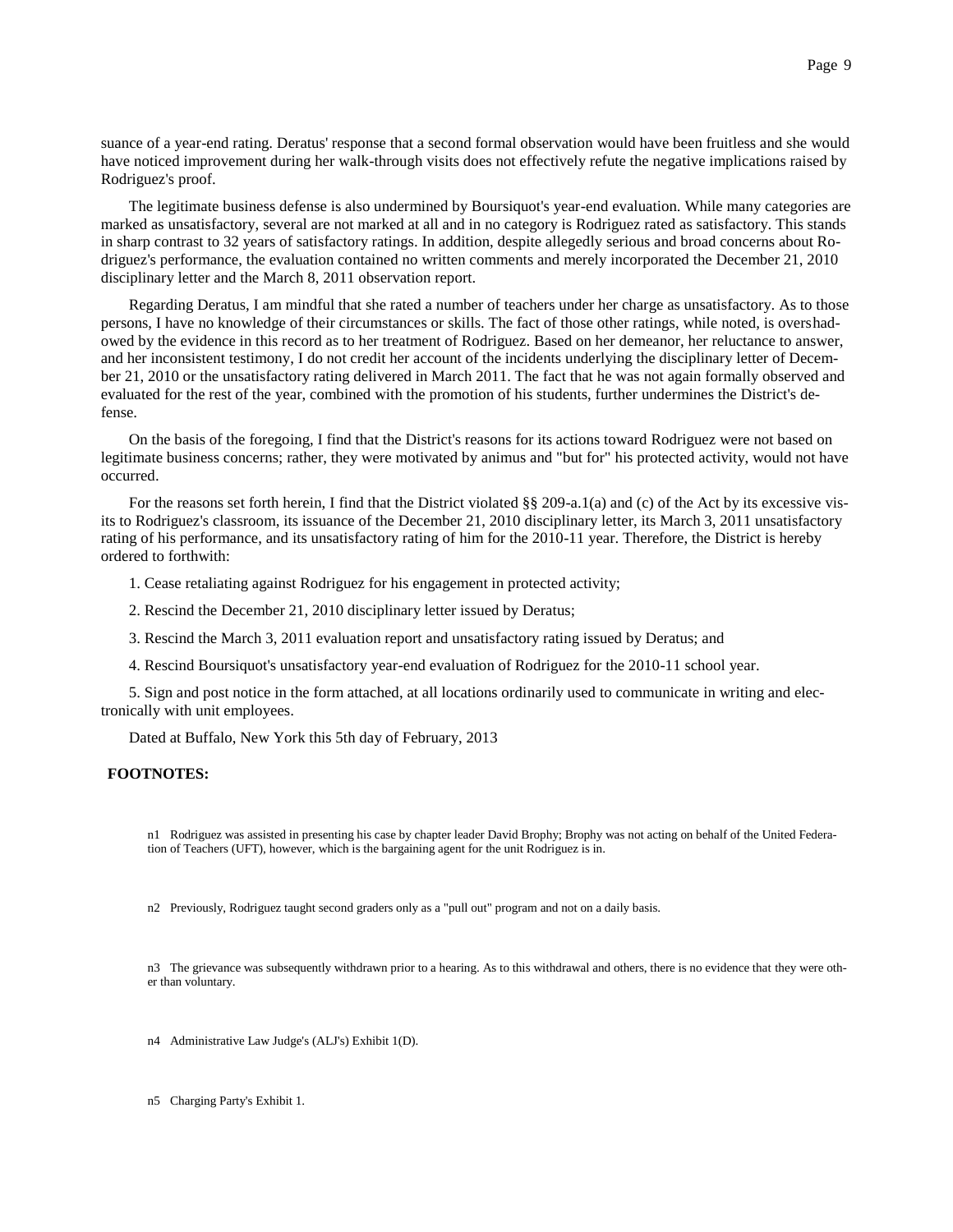n6 ALJ's Exhibit 1(E).

n7 The categories are: attendance and punctuality, personal appearance, planning and preparation of work, pupil participation, care of equipment, attention to records and reports, good relationships with parents, and willingness to accept special assignments.

n8 Charging Party's Exhibit 3. He testified that he specifically wanted Deratus to model a lesson since she had rated him unsatisfactory.

- n9 Transcript, p. 109.
- n10 Charging Party's Exhibit 4.
- n11 Rodriguez, however, testified that he experienced more than 50 visits over a three month period.
- n12 Transcript, p. 235.
- n13 Transcript, p. 266.
- n14 Transcript, p. 266-67.
- n15 Transcript, p. 267.
- n16 Transcript, p. 236.
- n17 Transcript, p. 249.
- n18 Employer's Exhibit 3.

n19 A "push-in/push-out" teacher is not assigned to one classroom, but goes into various classrooms or takes students out of class to offer targeted instruction.

n20 On cross-examination, she claimed that her testimony was intended to mean that there was no student in the class with "identified" learning disabilities.

n21 Charging Party's Exhibit 4.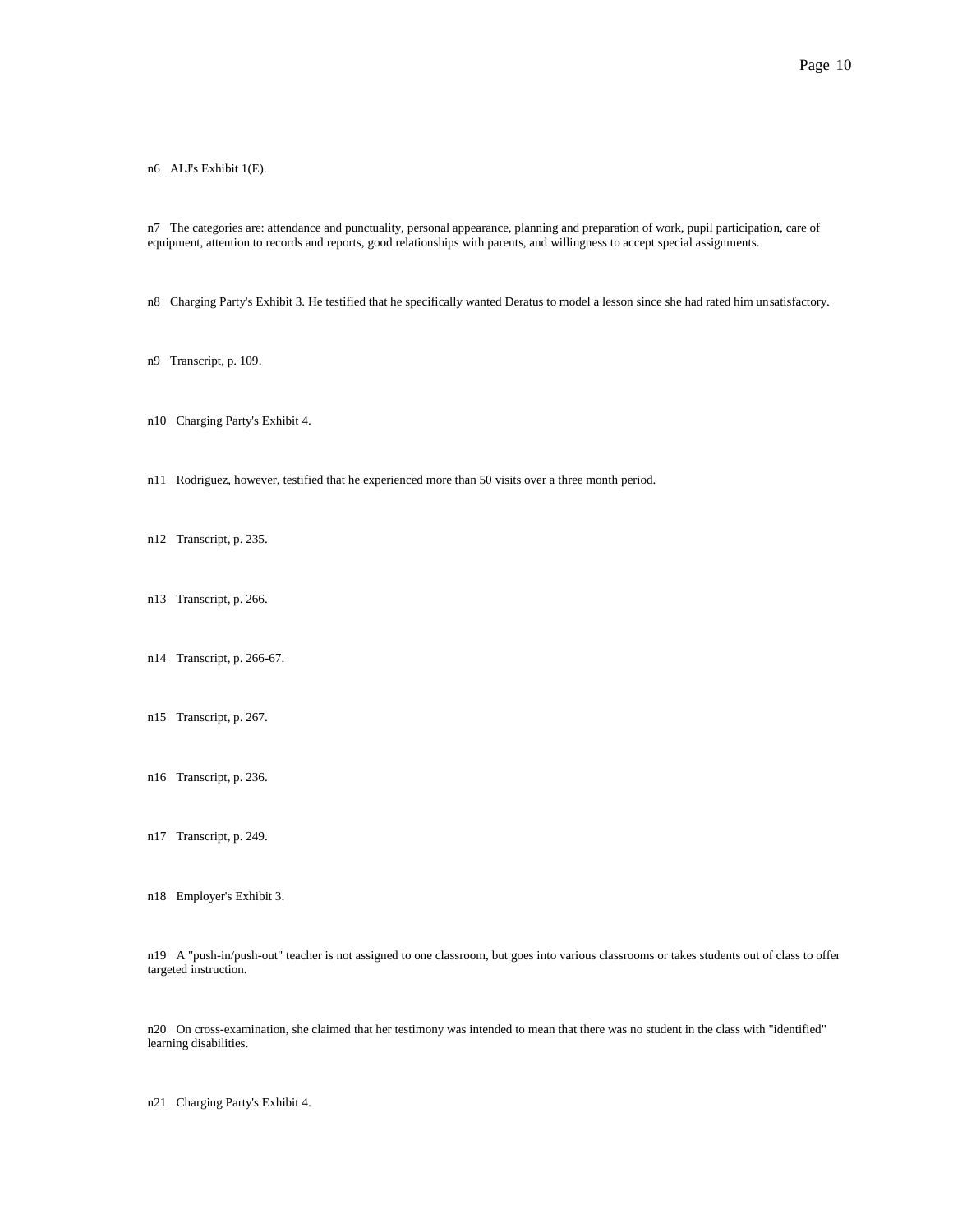n22 Rodriguez testified in both respects.

n23 Transcript, p. 387.

n24 ALJ's Exhibit 1(E).

n25 Klein is no longer in the position.

n26 Charging Party's Exhibit 10.

n27 District witness Les Matuk, who is a consultant and former employee in the area of special education and student suspensions, testified that the Chancellor's regulations, as well as Klein's memorandum, apply only to student conduct.

n28 Charging Party's Exhibit 9. This document provides a framework for a new performance review and professional development plan pursuant to the 1993-95 Collective Negotiations Agreement (Agreement) between the UFT and the District.

n29 Transcript, pp. 436-37.

n30 *City of Salamanca*, 18 PERB P3012 (1985).

n31 *Town of Hempstead*, 19 PERB P3022 (1986); *County of Nassau*, 35 PERB P3045 (2002), *confirmed sub nom. CSEA v New York State Pub Empl Rel Bd*, 2 AD3d 1197, 36 PERB P7019 (3d Dept 2003).

n32 *County of Cattaraugus and Sheriff of Cattaraugus County*, 24 PERB P3001 (1991); *Hudson Valley Community Coll*, 25 PERB P3039 (1992); *County of Wyoming*, 34 PERB P3042 (2001).

n33 *Id*., at 3101.

n34 I also note that it is established in the record that Rodriguez was given the option of a different assignment that was not under Deratus' supervision and he rejected it.

n35 *City of Salamanca, supra* note 15.

n36 Transcript, pp. 266-67.